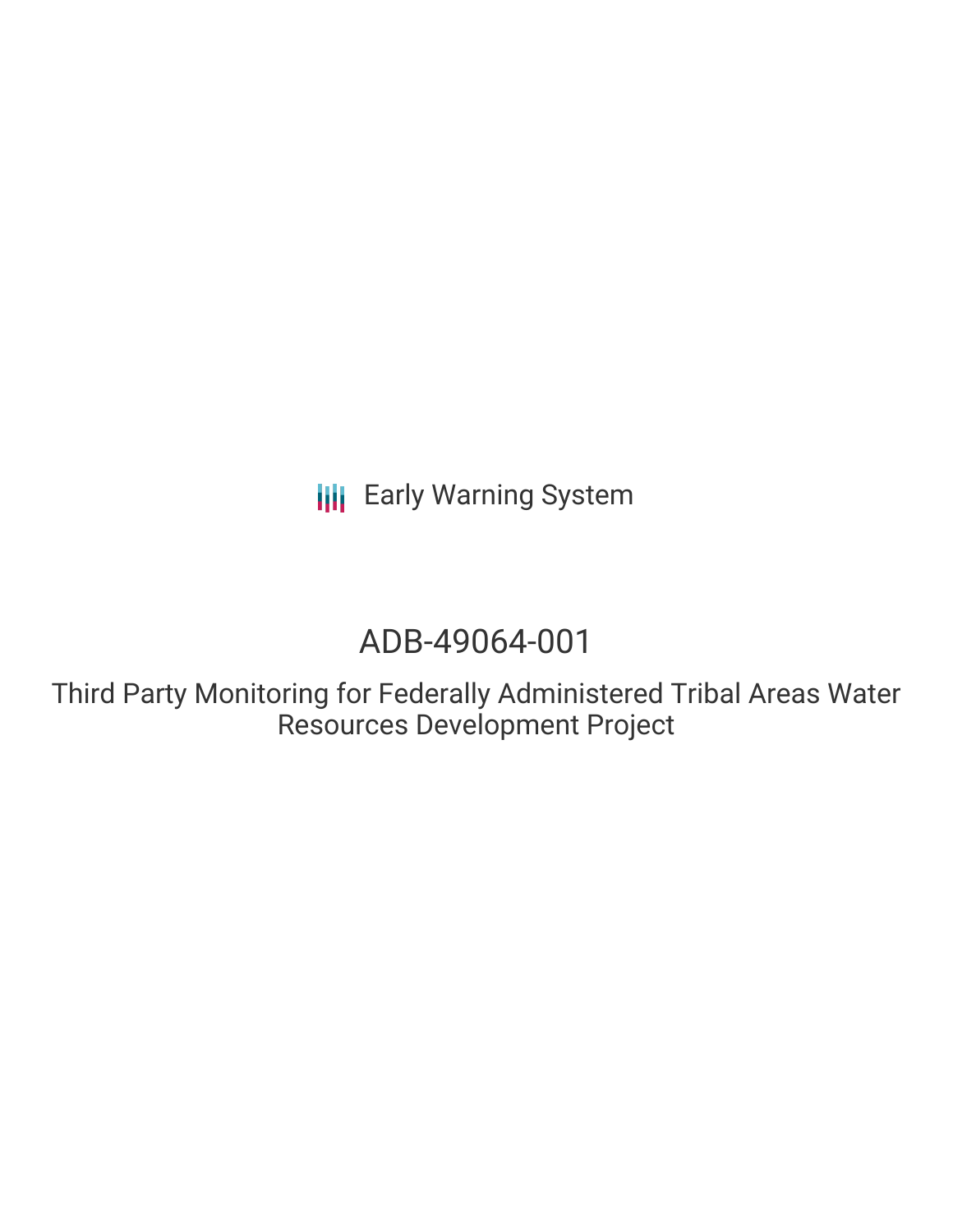

### **Quick Facts**

| <b>Countries</b>               | Pakistan                                                        |
|--------------------------------|-----------------------------------------------------------------|
| <b>Specific Location</b>       | FATA, Federally Administered Tribal Areas                       |
| <b>Financial Institutions</b>  | Asian Development Bank (ADB)                                    |
| <b>Status</b>                  | Active                                                          |
| <b>Bank Risk Rating</b>        |                                                                 |
| <b>Voting Date</b>             | 2017-07-20                                                      |
| <b>Borrower</b>                | <b>FATA Secretariat</b>                                         |
| <b>Sectors</b>                 | Law and Government, Technical Cooperation, Water and Sanitation |
| <b>Investment Type(s)</b>      | Grant                                                           |
| <b>Investment Amount (USD)</b> | $$0.23$ million                                                 |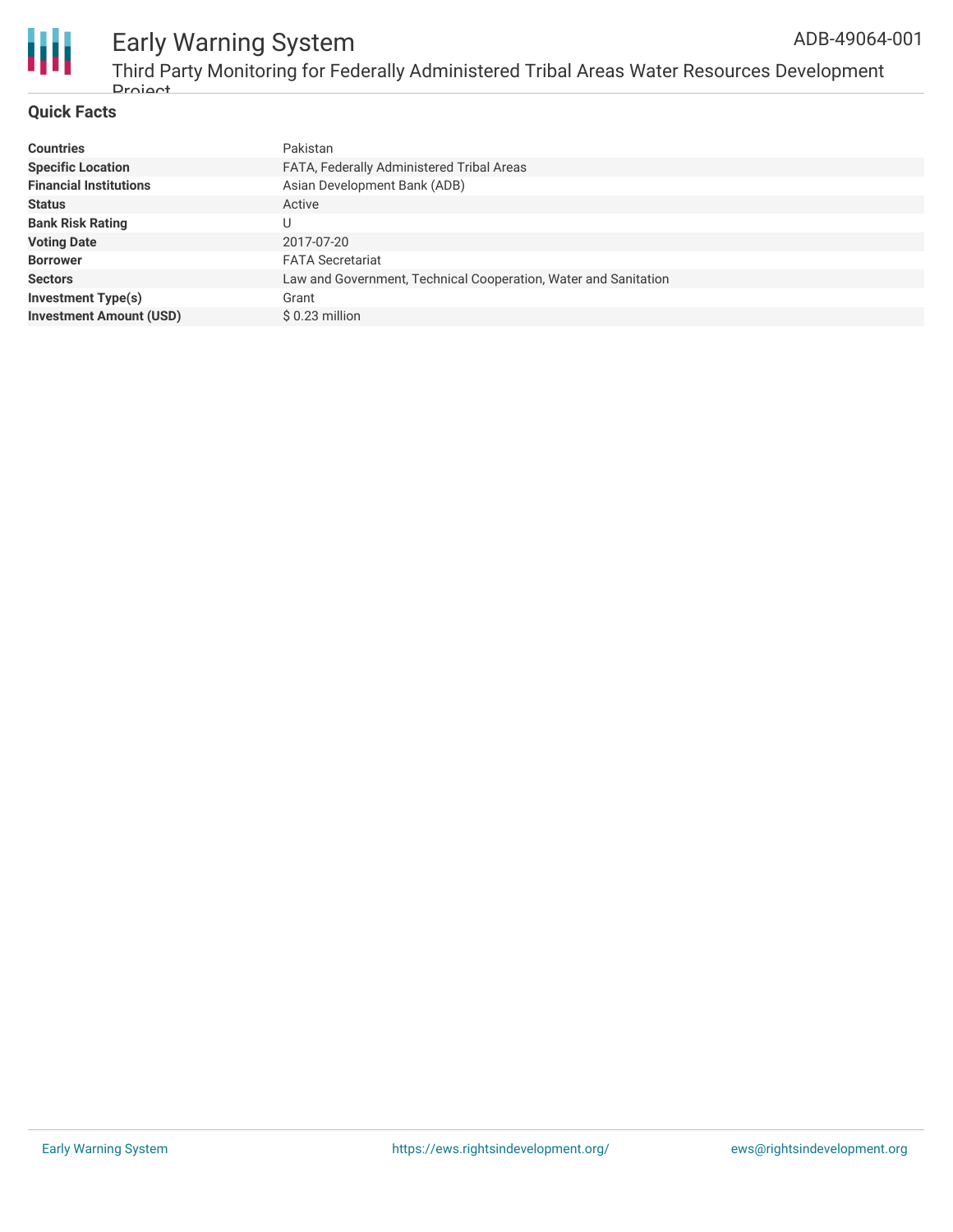

## **Project Description**

This project funds third party monitoring and independent validation of the Federally Administered Tribal Areas Water Resources Development Project.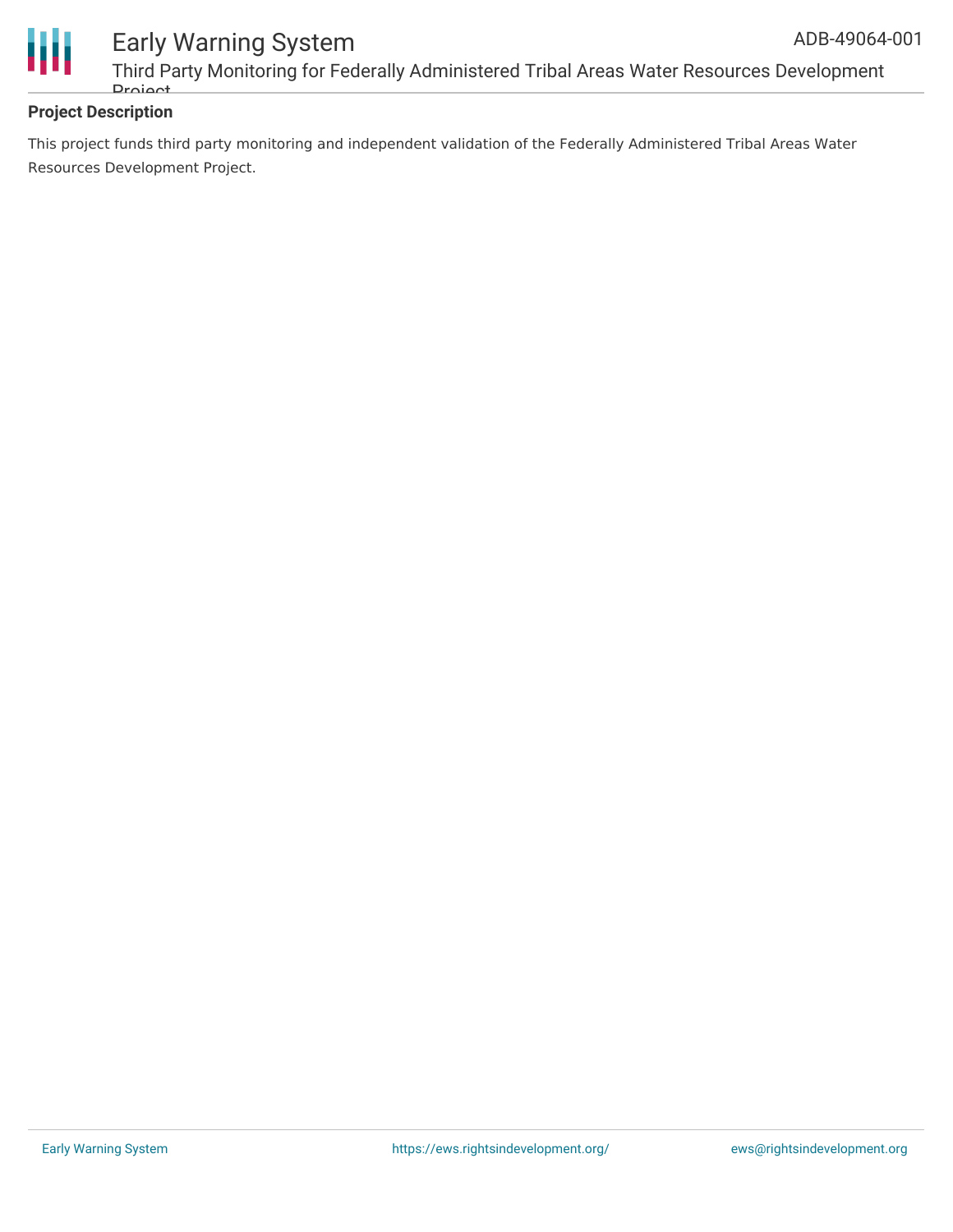

# Early Warning System

## **Investment Description**

Asian Development Bank (ADB)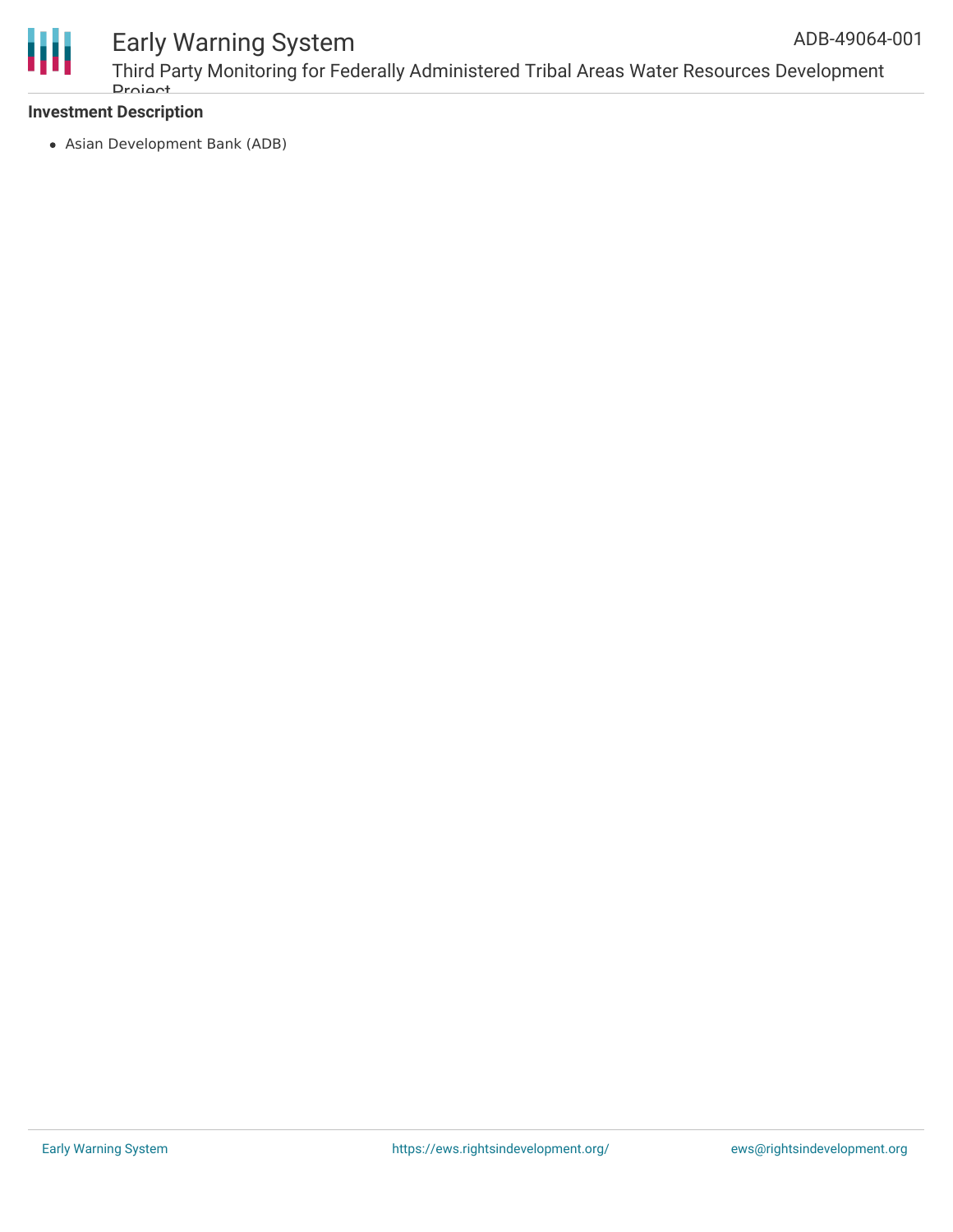

#### **Contact Information**

FATA Secretariat Warsak Road Peshawar, Pakistan

#### ACCOUNTABILITY MECHANISM OF ADB

The Accountability Mechanism is an independent complaint mechanism and fact-finding body for people who believe they are likely to be, or have been, adversely affected by an Asian Development Bank-financed project. If you submit a complaint to the Accountability Mechanism, they may investigate to assess whether the Asian Development Bank is following its own policies and procedures for preventing harm to people or the environment. You can learn more about the Accountability Mechanism and how to file a complaint at: http://www.adb.org/site/accountability-mechanism/main